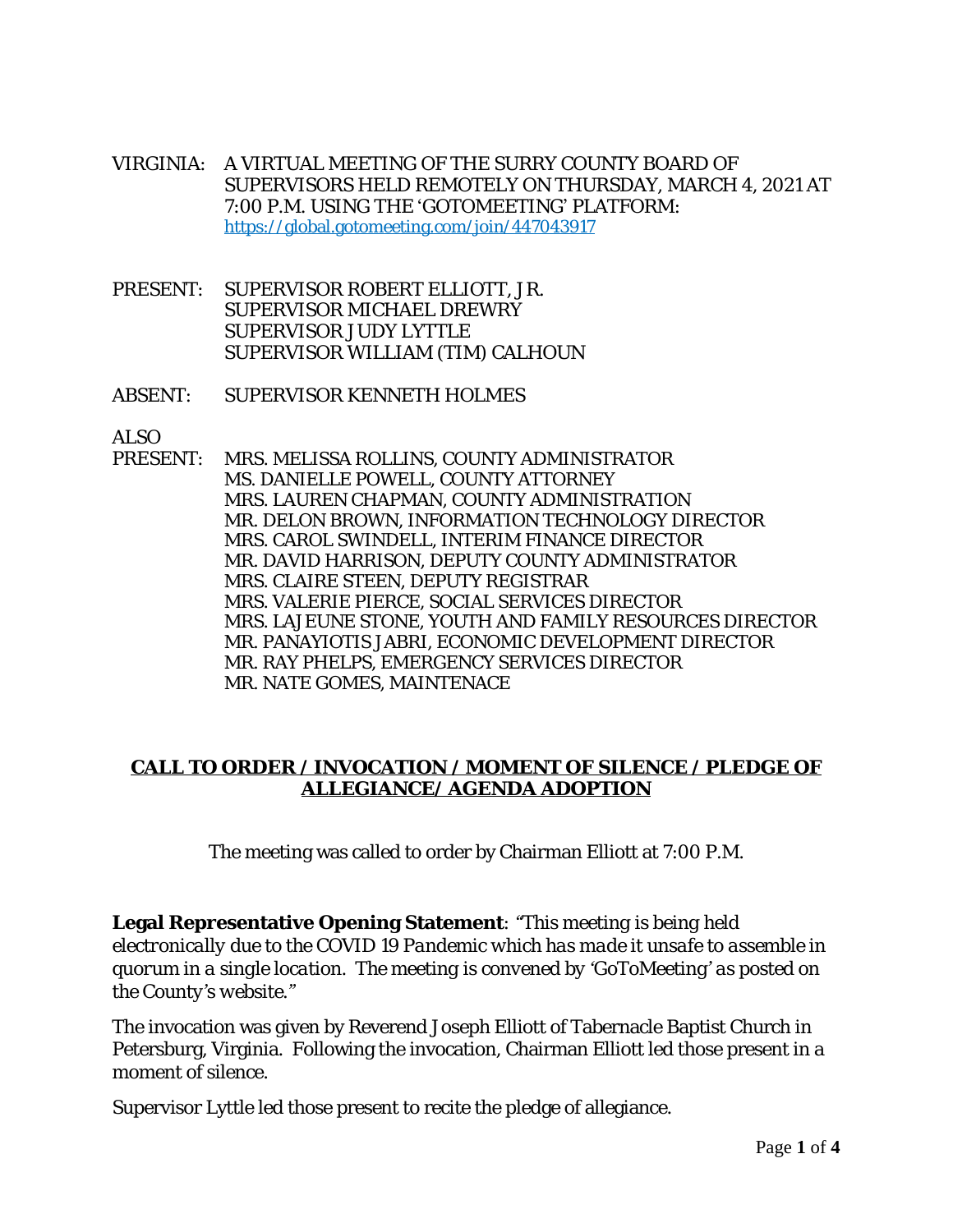The agenda was approved and then adopted by roll call vote. **(approved)**

| <b>SUPERVISOR ROBERT ELLIOTT, JR.</b> | <b>AYE</b>    |
|---------------------------------------|---------------|
| <b>SUPERVISOR MICHAEL DREWRY</b>      | <b>AYE</b>    |
| <b>SUPERVISOR JUDY S. LYTTLE</b>      | <b>AYE</b>    |
| <b>SUPERVISOR KENNETH R. HOLMES</b>   | <b>ABSENT</b> |
| <b>SUPERVISOR WILLIAM CALHOUN</b>     | <b>AYF</b>    |

## **PUBLIC HEARING**

*1. Proposed Zoning Fee; Solar Farms*

*Supervisor Lyttle made a motion to approve Ordinance 2021-0 as presented. Supervisor Drewry seconded the motion. The motion was approved by roll call vote. (Approved)*

| SUPERVISOR ROBERT ELLIOTT, JR.      | AYE.          |
|-------------------------------------|---------------|
| <b>SUPERVISOR MICHAEL DREWRY</b>    | <b>AYE</b>    |
| <b>SUPERVISOR JUDY S. LYTTLE</b>    | <b>AYF</b>    |
| <b>SUPERVISOR KENNETH R. HOLMES</b> | <b>ABSENT</b> |
| <b>SUPERVISOR WILLIAM CALHOUN</b>   | <b>AYE</b>    |

## **NEW BUSINESS**

*1. Request for Public Hearing - Cavalier Solar LLC*

*Supervisor Drewry made a motion to approve the request for Public Hearing, Cavalier Solar LLC as presented. Supervisor Lyttle seconded the motion. Supervisor Calhoun advised he would abstain from this vote. The motion was approved by roll call vote. (Approved)*

| <b>SUPERVISOR ROBERT ELLIOTT, JR.</b> | <b>AYE</b>       |
|---------------------------------------|------------------|
| <b>SUPERVISOR MICHAEL DREWRY</b>      | <b>AYE</b>       |
| <b>SUPERVISOR JUDY S. LYTTLE</b>      | <b>AYE</b>       |
| <b>SUPERVISOR KENNETH R. HOLMES</b>   | <b>ABSENT</b>    |
| <b>SUPERVISOR WILLIAM CALHOUN</b>     | <b>ABSTAINED</b> |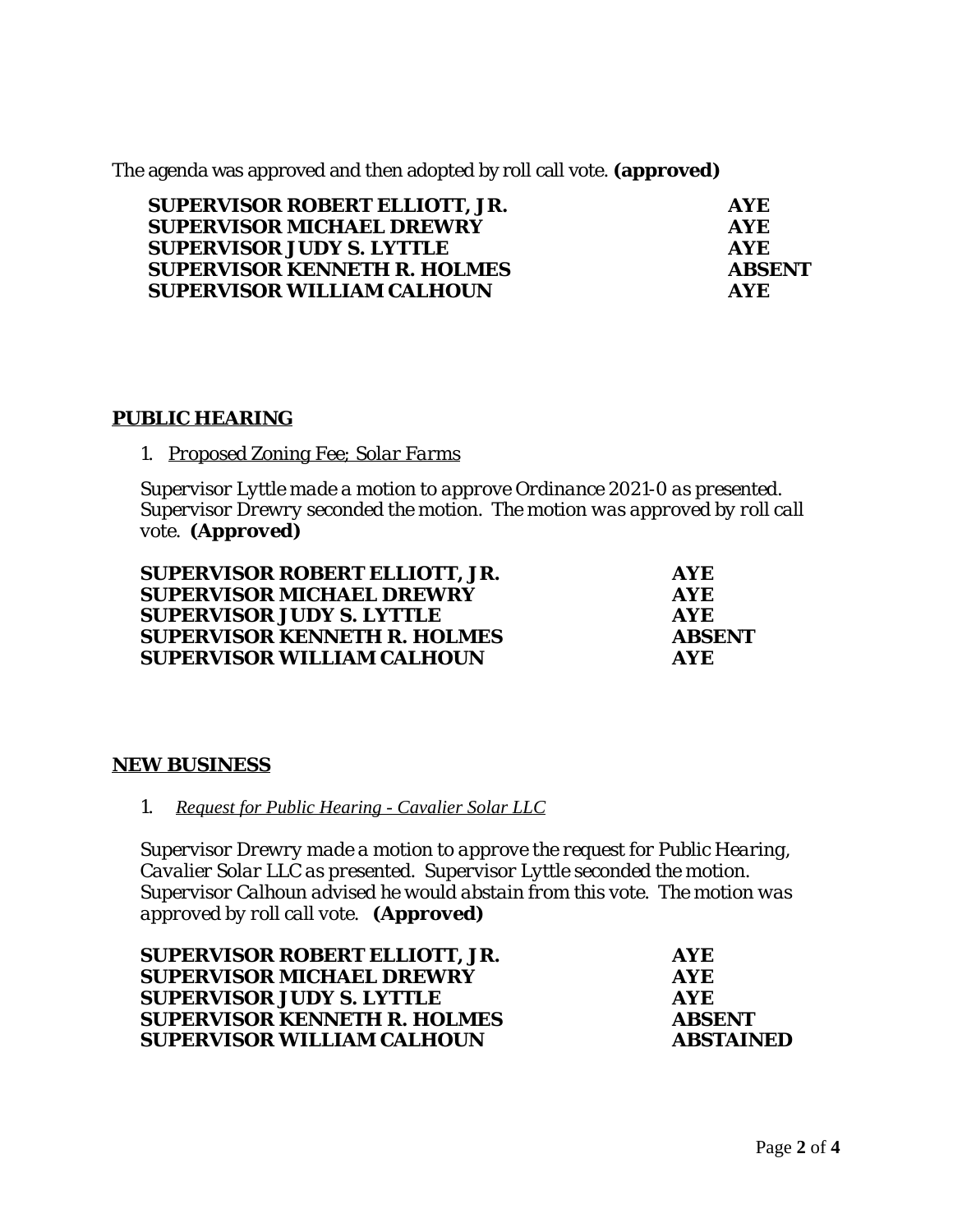## **PRESENTATIONS**

- *1. Prince George Electric Cooperative Enterprises (PGECE) Ruralband Project Update*
- *2. VEDA Broadband Initiative Mr. Yoti Jabri, Economic Development Director*

## **PUBLIC COMMENTS**

*Public comments emailed to [comments@surrycountyva.gov will be included in](mailto:comments@surrycountyva.gov) [meeting minutes.](mailto:comments@surrycountyva.gov)* 

- *1. [Ms. Dianne Cheek, Surry District](mailto:comments@surrycountyva.gov)*
- *2. [Mr. Mike Eggleston, Dendron District](mailto:comments@surrycountyva.gov)*
- *3. [Mr. Robert Chandler,](mailto:comments@surrycountyva.gov)*

# **[BOARD COMMENTS](mailto:comments@surrycountyva.gov)**

*1. [Board Members thanked County Administration, Emergency Services, Staff](mailto:comments@surrycountyva.gov)  [and Volunteers for their efforts in organizing](mailto:comments@surrycountyva.gov) [and](mailto:comments@surrycountyva.gov) [facilitating the vaccine clinics](mailto:comments@surrycountyva.gov)  [for Surry County.](mailto:comments@surrycountyva.gov)*

## **[COUNTY ADMINISTRATORS REPORT](mailto:comments@surrycountyva.gov)**

*1. [Mrs. Melissa D. Rollins, County Administrator, provided a County](mailto:comments@surrycountyva.gov)  [Administrators report.](mailto:comments@surrycountyva.gov)*

## **[REPORTS](mailto:comments@surrycountyva.gov)**

*1. [Mr. Ray Phelps, Emergency Services Director, gave a brief update on COVID19](mailto:comments@surrycountyva.gov) [initiatives for Surry County.](mailto:comments@surrycountyva.gov)*